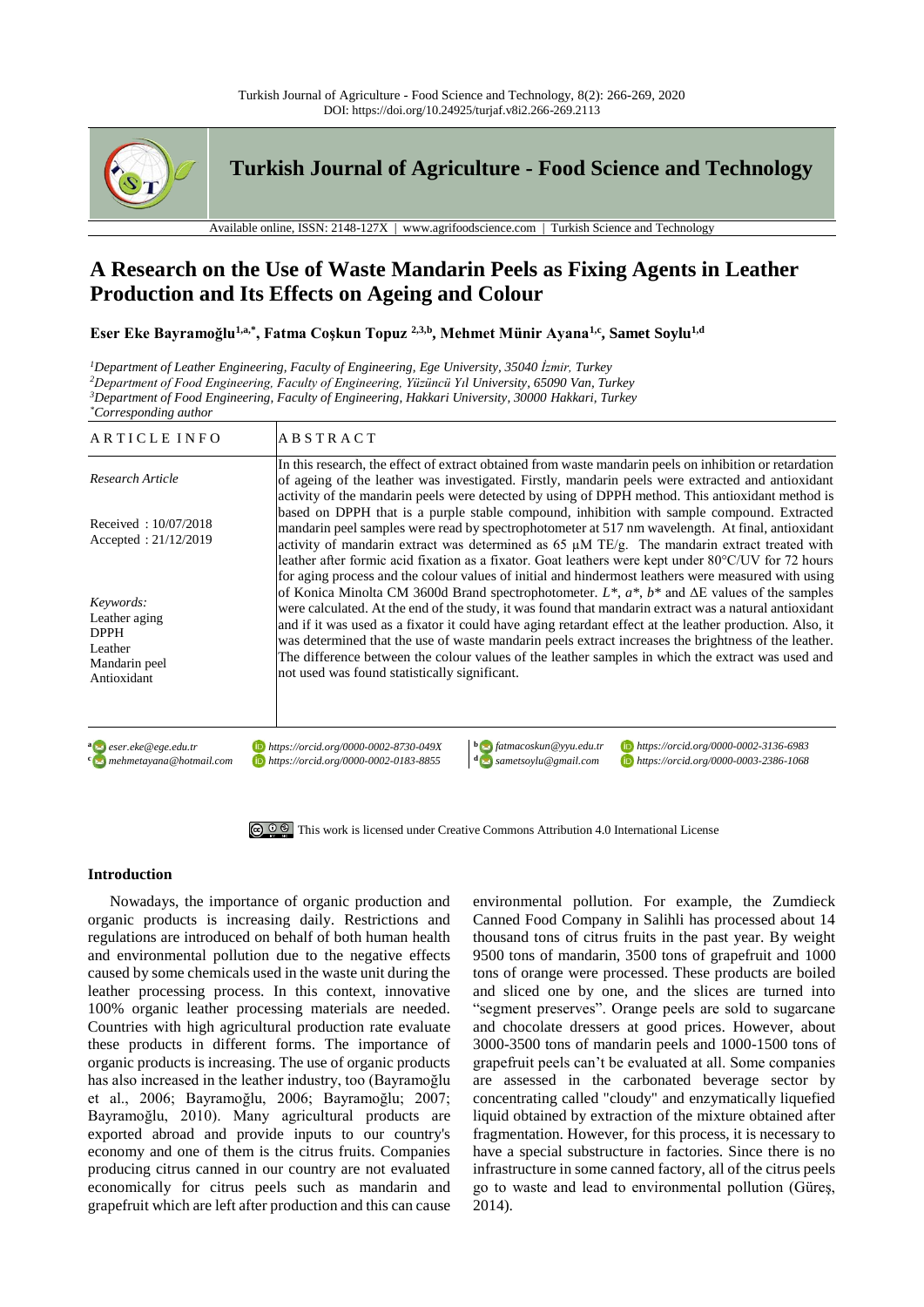Antioxidants are, in a general sense, substances that protect the damaged cells by free radicals. Citrus peel residue is the primary waste by-product of the juice extraction industry. However, this peel is an interesting source of phenolic compounds, which include flavonoids. The concentrations of flavonoids in citrus fruit are highest in the peel Flavonoids have been found to have healthrelated properties, including anticancer, anti-inflammatory, cardio protective, and antioxidant effects (Rayeh et al., 2009; Ko et al., 2016).

Mandarin fruit has an important place in the citrus fruit family. The mandarin is one of the most popular fruits in different countries on the whole world. Fresh mandarin and peels of mandarin are rich in biologically active compounds such as antioxidants, flavonoids, vitamins, and other phenolic acids (Won et al., 2017). Mandarin is used in different areas due to its highly bioactive compounds. At the forefront of these fields are the food, agriculture and chemical industries. Besides these industries, today, studies on different uses of mandarin continue.

The aim of our study is to provide a healthy product to the people by combining the waste with the mandarin peels. Since the antioxidant activity in the mandarin peels, which is 100% natural, may be in the trash left in nature as waste; it is aimed to be used in the leather industry and converted into leather products that is organic and do not endanger to human health. It is planned that the products to be made in this way will be more resistant to sun and UV-rays.

# **Material and Method**

## *Materials*

In the study, 9 pieces Turkish domestic goat skins were used. Every trials repeated four times. In first stage of study, waste mandarin peels were taken and brought to the laboratory. Waste mandarin peels have been held subject to extraction as mentioned in Bayramoglu et al. (2008). The mandarin peels were shown Figure 1.

# *Determination of Antioxidant Activity of Mandarin Peel Extract*

Nowadays many methods have been developed for researching antioxidant capacity. Antioxidant assay methods include, DPPH (2, 2-diphenly-1-picrylhydrazly), Trolox antioxidant activity (TEAC), antioxidant power (FRAP) and Oxygen radical absorbance capacity (ORAC) analyses (Albayrak et al., 2010).

Mandarin peels have been extracted at a certain temperature and time. Thus, the water from the extract was evaporated. It was chosen at 60°C for extraction treatment. Extracted mandarin peels were demonstrated in Figure 2. (Bayramoğlu et al., 2008; Bayramoğlu et al., 2011). In the second part of the study, the inhibition capacity of DPPH radical of the extract produced from waste mandarin shells was determined by comparing the inhibition capacity of DPPH radical of Trolox, a synthetic vitamin E (Cemeroğlu, 2010). Trolox equivalent antioxidant capacity (TEAC) of the mandarin extract sample was determined as 65 GAE  $\mu$ M TE/g mandarin. This value shows that the antioxidant capacity on the DPPH radical of a 1 g sample of mandarin peel extract is equivalent to the antioxidant capacity with the 65 µM Trolox. In the third part of the research, leathers were processed according to a classical garment production

prescription and the mandarin extracts were used after formic acid fixation at the final stage. In the study, control group (without any fixator) and commercial fixator were also used comparatively for control purposes.



Figure 1. Waste mandarin peel samples



Figure 2. Extraction process of mandarin peels (a) and prepared extracts (b).

## *Processing of The Skin and Using of the Extract*

In study, goat skin was processed according to a classical garment leather prescription and steps of the leather process were demonstrated at Table 1, Table 2 and Table 3.

#### *Aging Process*

The leathers have been aged in heat-adjustable UV cabinet (UV light of 254 nm) at 80 ° C temperature and under UV for 72h periods and ageing has also been implanted on all the other leather samples. Determination of the wet and dry rub fastness test was carried out on the Bally Finish Tester in accordance with EN ISO 11640 / IUF 450 /VESLİC C 4500 standard before and after ageing process.

#### *Colour Measurement of Leather Samples*

Colour measurements of the leathers were performed on a Konica Minolta CM-3600d brand spectrophotometer. L\*, a\* and b\* values of leathers were recorded. The colour values of L<sup>\*</sup> (brightness),  $a^*$  (+ red, - green),  $b^*$  (+ yellow, - blue) were determined.  $L^*$  is a value ranging from 0 to 100. As the value of L\* approaches 0, the colour of the product increases, while when it approaches 100, the brightness of the product increases. Results of colour values of leather samples were given at Table 4 and Table 5. ∆E value of leather samples were calculated according to equation below.

$$
\Delta E = \sqrt{(L - L_0)^2 + (a - a_0)^2 + (b - b_0)^2}
$$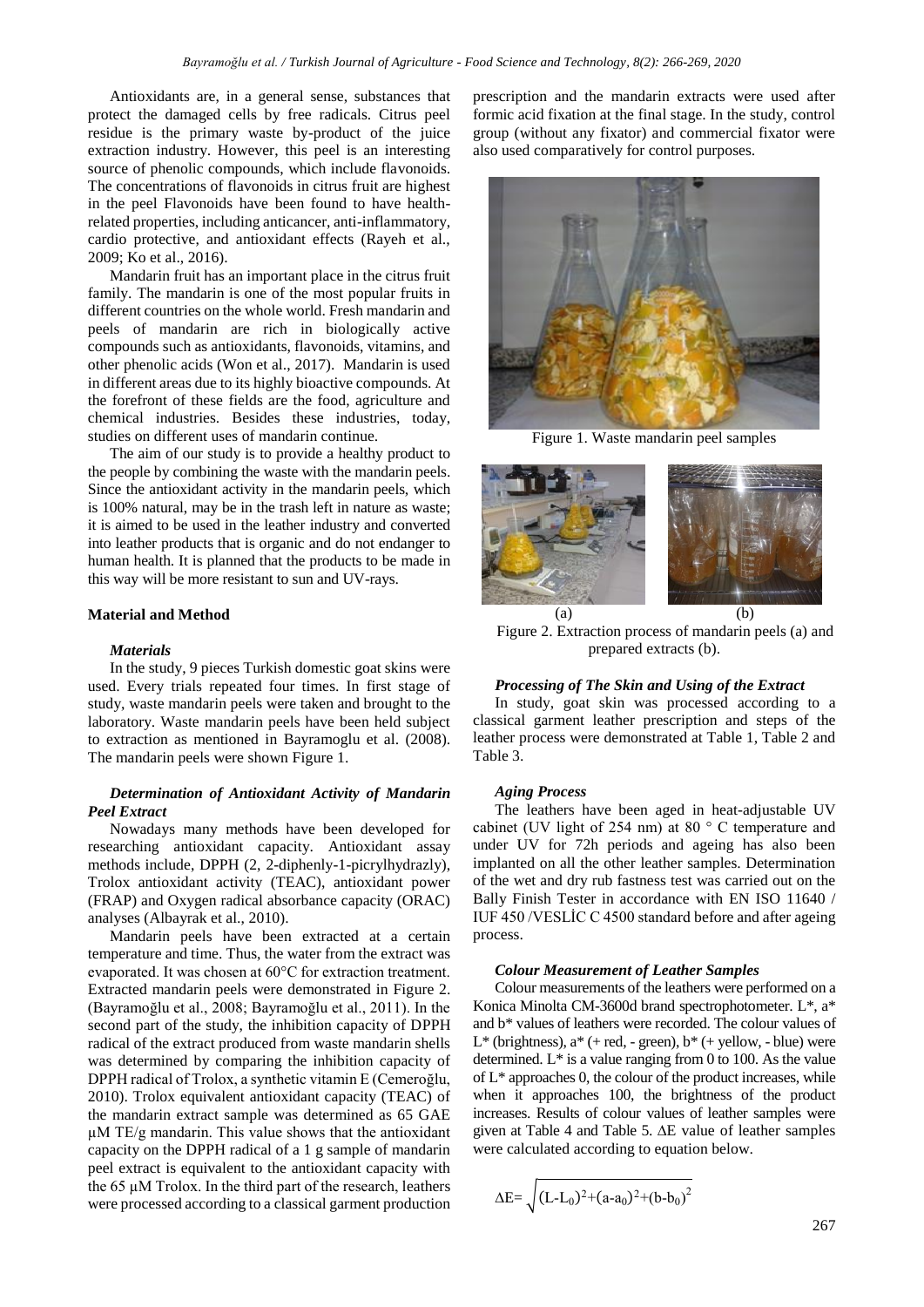|  |  |  |  |  |  |  |  |  | Table 1. Prescriptions of the leather processed with mandarin extract |  |  |  |
|--|--|--|--|--|--|--|--|--|-----------------------------------------------------------------------|--|--|--|
|--|--|--|--|--|--|--|--|--|-----------------------------------------------------------------------|--|--|--|

| Table 1. Prescriptions of the leather processed with mandarin extract              |               |                        |                              |                  |    |
|------------------------------------------------------------------------------------|---------------|------------------------|------------------------------|------------------|----|
| Treatment                                                                          | $\%$          | Product                | Temperature $(^{\circ}C)$    | Time (min)       | pH |
| Drain-washing with cold water                                                      | 150           | Water                  | 60                           | $30 \text{ min}$ | 4  |
| Horse up                                                                           | 2             | Waste mandarin extract |                              |                  |    |
| Table 2. Prescriptions of Control Groups                                           |               |                        |                              |                  |    |
| Treatment                                                                          | $\%$          | Product                | Temperature<br>$(^{\circ}C)$ | Time (min)       | pН |
| Drain-washing with cold water<br>Horse up                                          | 300           | Water                  | 25                           | 5 min            | 4  |
| Table 3. Prescriptions of the leather treated with the fixator<br><b>Treatment</b> | $\frac{0}{0}$ | Product                | Temperature $(^{\circ}C)$    | Time (min)       | pH |
|                                                                                    |               |                        |                              |                  |    |
| Drain-washing with cold water                                                      | 150           | Water                  | 60                           | 30 min           | 4  |
| Horse up                                                                           | 2             | Fixator                |                              |                  |    |
| Table 4. Colour values calculated by Minolta before aging of leather               |               |                        |                              |                  |    |
| Fixators                                                                           | $L^*$         | $a^*$                  | $h^*$                        | ΔΕ               |    |
| Control 1                                                                          | 18.99         | $-0.87$                | $-0.79$                      |                  |    |
| Control 2                                                                          | 19.16         | $-0.71$                | $-0.39$                      |                  |    |
| Control 3                                                                          | 20.12         | $-0.67$                | $-0.54$                      |                  |    |
| Control 4                                                                          | 21.25         | $-0.64$                | $-0.65$                      |                  |    |
| Mandarin 1                                                                         | 21.43         | $-0.09$                | $-0.06$                      | 2.66             |    |
| Mandarin 2                                                                         | 22.83         | $-0.12$                | $-0.12$                      | 3.72             |    |
| Mandarin 3                                                                         | 19.00         | $-0.50$                | $-1.31$                      | 1.37             |    |
| Mandarin 4                                                                         | 21.33         | $-0.51$                | $-0.54$                      | 0.19             |    |

Fixator 1 21.57 21.57 21.57 21.57 21.57 21.50 Fixator 2 21.15 21.15  $21.15$  21.15  $-1.10$  2.07 Fixator 3 20.78 20.78 20.78 20.78 20.79 20.73 Fixator 4 19.68 -1.01 -1.02 1.65

#### *Statistical Evaluation*

The statically differences between the data obtained in the study were calculated. SPSS 20.0 software program was used for evaluation experimental data. The multiple comparison test (Tukey test) in the SPSS program was used to evaluate the data. The differences between the results were evaluated according to the 95% confidence interval.

#### **Results and Discussion**

In the study, antioxidant activities of the mandarin peels extracts were examined. Antioxidant activity was determined using the DPPH method and antioxidant activity of mandarin extract was found 65 GAE  $\mu$ M TE/g. According to an investigation, at different temperatures, mandarin peels were dried. Temperatures were chosen as 60°C, 90°C and 120°C, respectively and the antioxidant activities of extracted and not extracted mandarin peels were compared. Antioxidant activity of not extracted mandarin peels was found higher than extracted mandarin peels as expected. There are many studies that antioxidants are sensitive to temperature. Due to the extraction temperature, the amount of antioxidants in extracted samples varies according to the raw material. In the same study, antioxidants result of fresh mandarin waste as found  $161.04 \mu M TE/g$  and for extracted mandarin peels which are dried at 60°C, 90°C and 120°C, antioxidant results were found as 71.27, 106.38 and 140.82 respectively. It has been determined that the mandarin peels dried at high temperature have higher antioxidant activities after extraction (Martinez et al., 2016). In another study, antioxidant activity of 14 wild mandarin genotypes was investigated by using DPPH method. The DPPH values of the wild mandarins varied from 29.04 to 50.46l  $\mu$ M TE/g DM (Zhang et al., 2014). So, when we compere our study with the others, even different extraction and drying methods, it was seen that all mandarin peel extracts have antioxidant effect.

The leathers were processed according to a classical garment production prescription and the mandarin extracts were used after formic acid fixation at the final stage. Leathers were kept under 80°C/UV for 72 hours for aging process and the colour values of initial and hindermost leathers were measured with using of spectrophotometer. Colour values of the leathers before aging process were showed at Table 4. Every trials repeated four times so every group has four results. Colour values of the leathers after aging process were showed at Table 5.

The colour values of *L\** (brightness), *a\** (+ red, green),  $b^*$  (+ yellow, - blue) were determined.  $L^*$  is a value ranging from 0 to 100. *L\** is a value ranging from 0 to 100. As the value of *L\** approaches 0, the colour of the product increases, while when it approaches 100, the brightness of the product increases.

As a result of the study, when the results of mandarin extract and fixator were statistically evaluated by Tukey test, a significant difference was observed in the results (P< 0.05). According to results, the mandarin peel extract gave better results than the fixator. It is better against aging process. For this reason, it is thought that it can be used as a fixator.